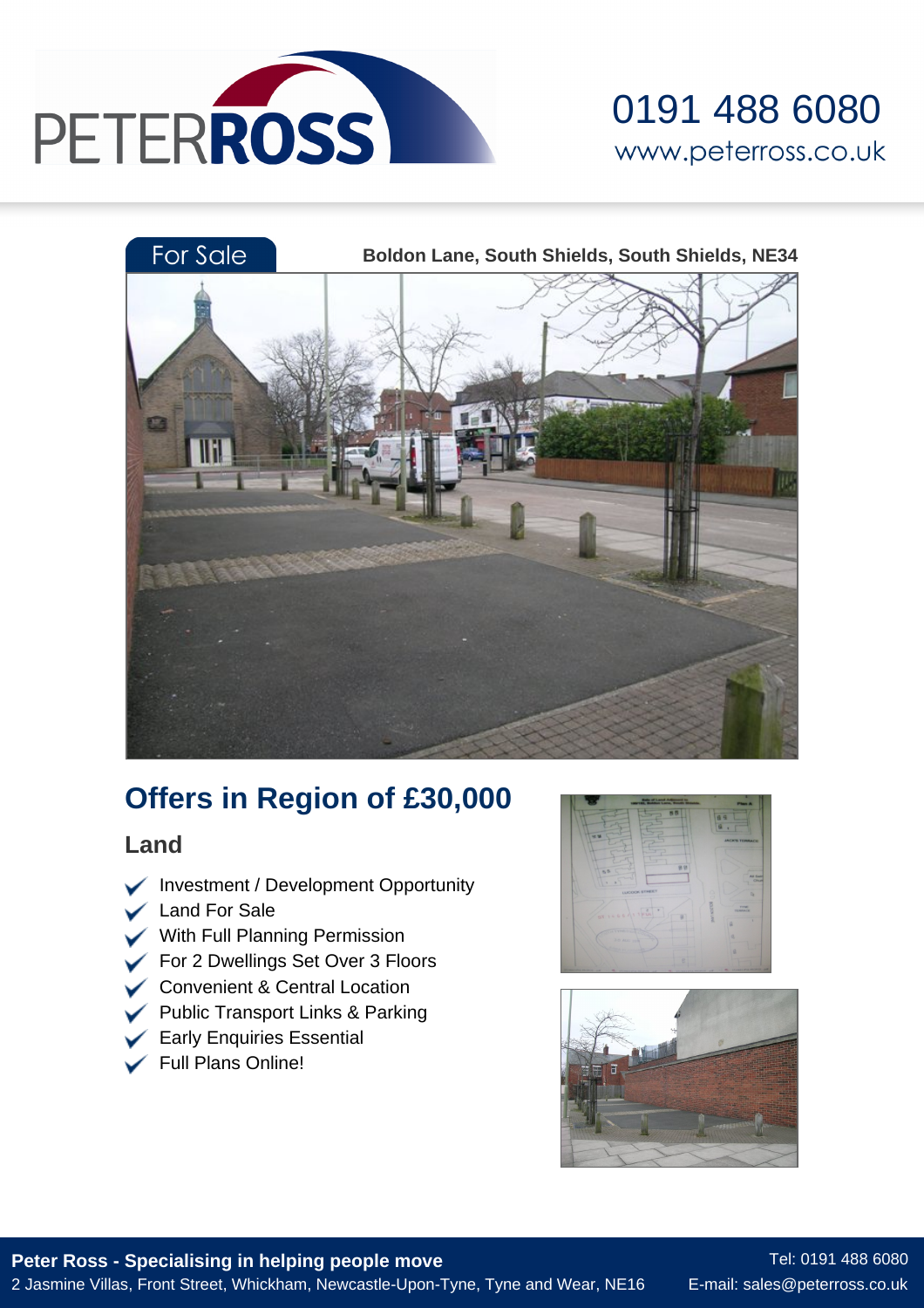

## 0191 488 6080 www.peterross.co.uk

#### **Description**

For sale with approved plans for the construction of two modern dwellings - a ground floor two bedroom apartment and a three / four bedroom maisonette (each with separate off-street parking), this exciting opportunity is likely to attract interest from developers and investors. With excellent resale potential and boasting a central location within walking distance of all the local shops, amenities and public transport links, an early enquiry is strongly advised. The plot itself benefits from an open aspect to the front overlooking the church grounds and extends to approx 120 sq / m with accessible utilities (gas, mains water, etc;) nearby. All the documents relating to the planning permission alongside architects drawings are available online at the following web address:



BUILDING PLOT



PLANS



PLANS



PLANS

#### **Peter Ross - Specialising in helping people move** 2 Jasmine Villas, Front Street, Whickham, Newcastle-Upon-Tyne, Tyne and Wear, NE16

Tel: 0191 488 6080 E-mail: sales@peterross.co.uk